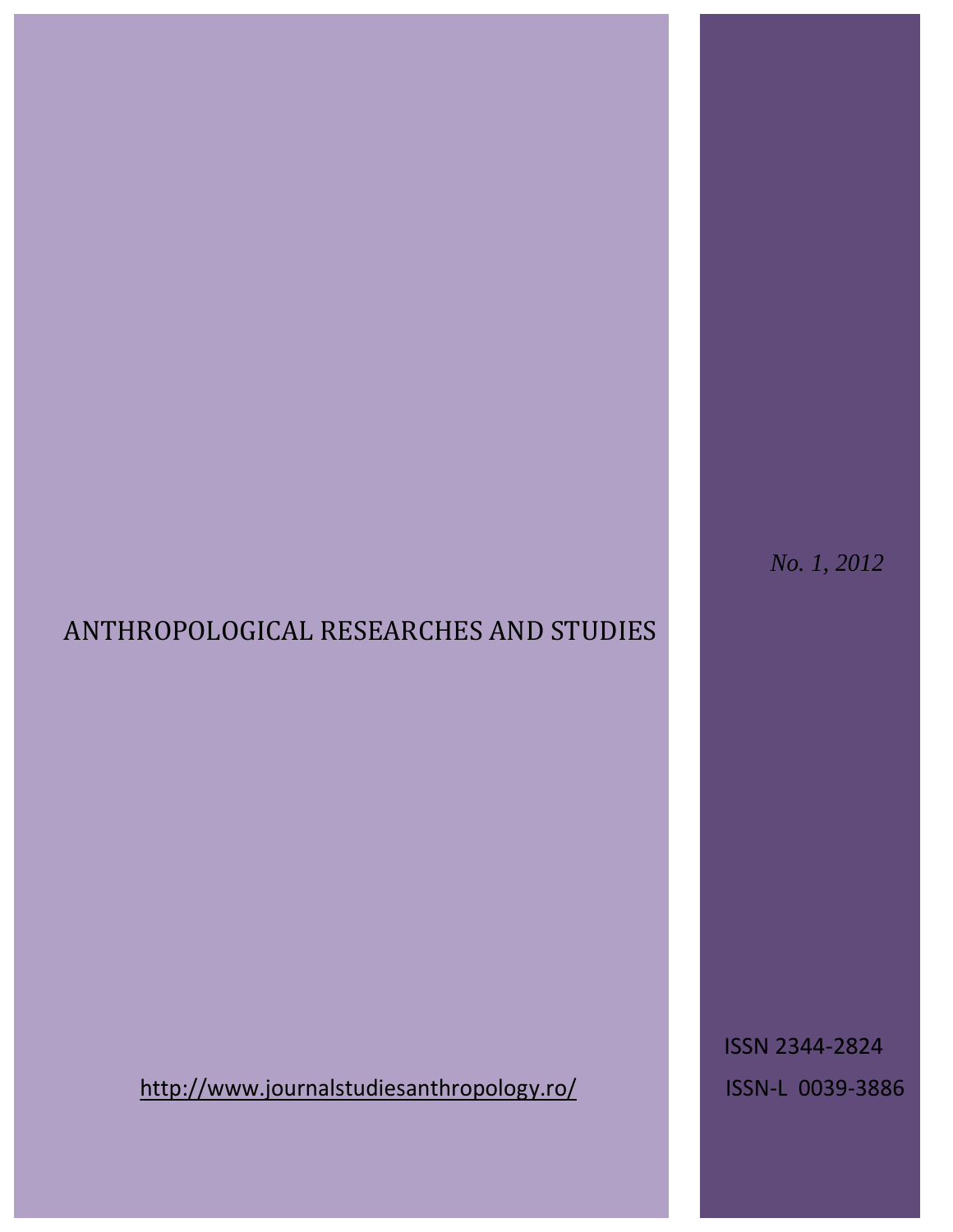The Romanian Journal **Anthropological Research and Studies** is an annual journal and publishes:

- I. fundamental and applied research, clinical field research;
- II. reviews and updates;
- III. case reports;
- IV. reviews;
- V. information on scientific meetings.

#### **Domains**

- bio-medical anthropology: auxology, behavioural ecology, epidemiology, nutrition, sexualreproductive health, population biology, etc.
- socio-cultural anthropology: ethics and anthropological methodology, urban anthropology, anthropology of religion, symbolic anthropology (including symbolic anthropology of modern and contemporary art), philosophical anthropology etc.
- paleoanthropology: human osteology, bio-archaeology, forensic anthropology, paleopathology, etc.

#### **Editorial Board:**

Honorific Director: PhD. Cristiana Glavce Chief Editor: Prof. PhD. Gheorghiţă Geană Senoir Editor: PhD. Matei Stîrcea-Crăciun

**Editorial Secretary**: PhD. Student Suzana Turcu

#### **Specialty editors:**

PhD. Cornelia Rada PhD. Gabriel Ionut Stoiciu PhD. Valentin Toma Alexandra Ion

#### **Editorial Board:**

PhD. Adina Baciu, "Francisc I. Rainer" Institute of Anthropology, Bucharest, Romania.

PhD. Wanda Dressler, Centre National de la Recherche Scientifique, Laboratoire "Dynamique sociale et recompositions des espaces", Paris, France.

PhD. Konstantin S. Khroutski, Institute of Medical Education, Novgorod State University after Yaroslav-the-Wise, Novgorod the Great, Russia.

PhD. Valeriu Pantea, National Centre for Public Health of the Ministry of Health, Chişinău, Republic of Moldova.

PhD. Ileana Prejbeanu, University of Medicine and Pharmacy of Craiova, Faculty of Medicine, Craiova, Gorj.

PhD. Cornelia Rada, "Francisc I. Rainer" Institute of Anthropology, Bucharest, Romania.

PhD. Florina Raicu, "Carol Davila" University of Medicine and Pharmacy, Faculty of Medicine, Bucharest, Romania.

PhD. Rodney J. Reynolds, Centre for International Health and Development and Department of Anthropology, University College London, Anglia.

PhD. Françoise Rovillé-Sausse, Muséum National d'Histoire naturelle, Paris, France.

PhD. Victoria Russeva, Institute of Experimental Morphology and Anthropology, Bulgarian Academy of Sciences, Sofia, Bulgaria.

PhD. Andrei Soficaru, "Francisc I. Rainer" Institute of Anthropology, Bucharest, Romania.

PhD. Gabriel Stoiciu, "Francisc I. Rainer" Institute of Anthropology, Bucharest, Romania.

PhD. Monica Tarcea, University of Medicine and Pharmacy of Târgu Mureș, Faculty of Medicine, Romania.

PhD. Valentin Toma, "Francisc I. Rainer" Institute of Anthropology, Bucharest, Romania

© "Francisc I. Rainer" Institute of Anthropology, Romanian Academy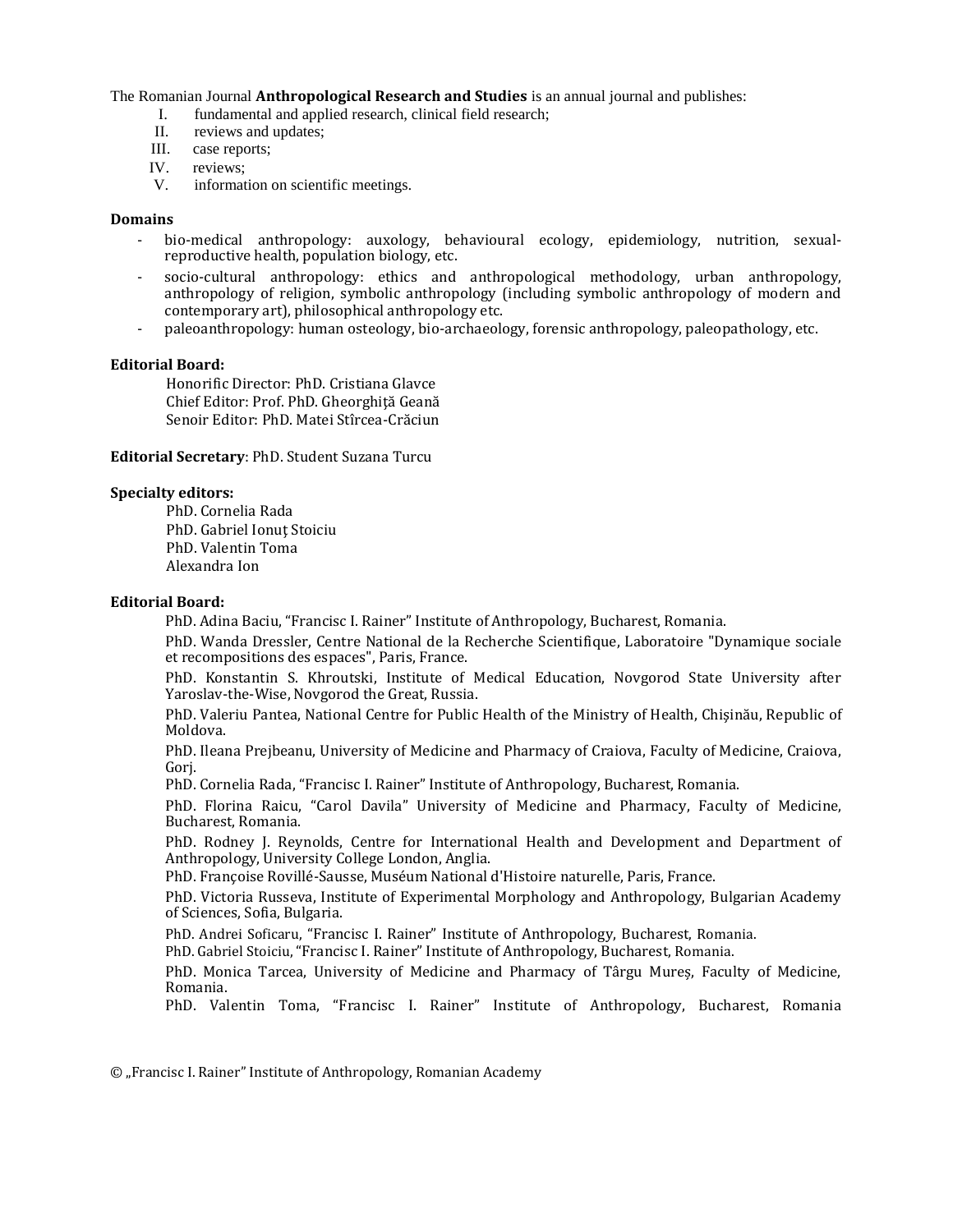## **Foreword**

This first issue of the online version is dedicated to the Colloquium with international participation "Anthropology and nutritional status", organized and hosted by the "Francisc I. Rainer" Institute of Anthropology, on October 12, 2011, Bucharest, Romania.

The present volume contains the abstracts of the papers presented during the colloquium.

## **Moderators:**

# Prof. Univ. Ph.D. Constantin Bălăceanu-Stolnici, Honorary Member of the Romanian Academy

Ph.D. Cristiana Glavce, Director I.A.F.R., Principal Research Scientist, member of the Academy of Medical Sciences

PhD. Matei Stîrcea-Crăciun, Scientific Secretary I.A.F.R., Principal Research **Scientist** 

## **Organizing and Scientific Committee:**

Ph.D. Adina Baciu Ph.D. student Cristina Stan Monica Petrescu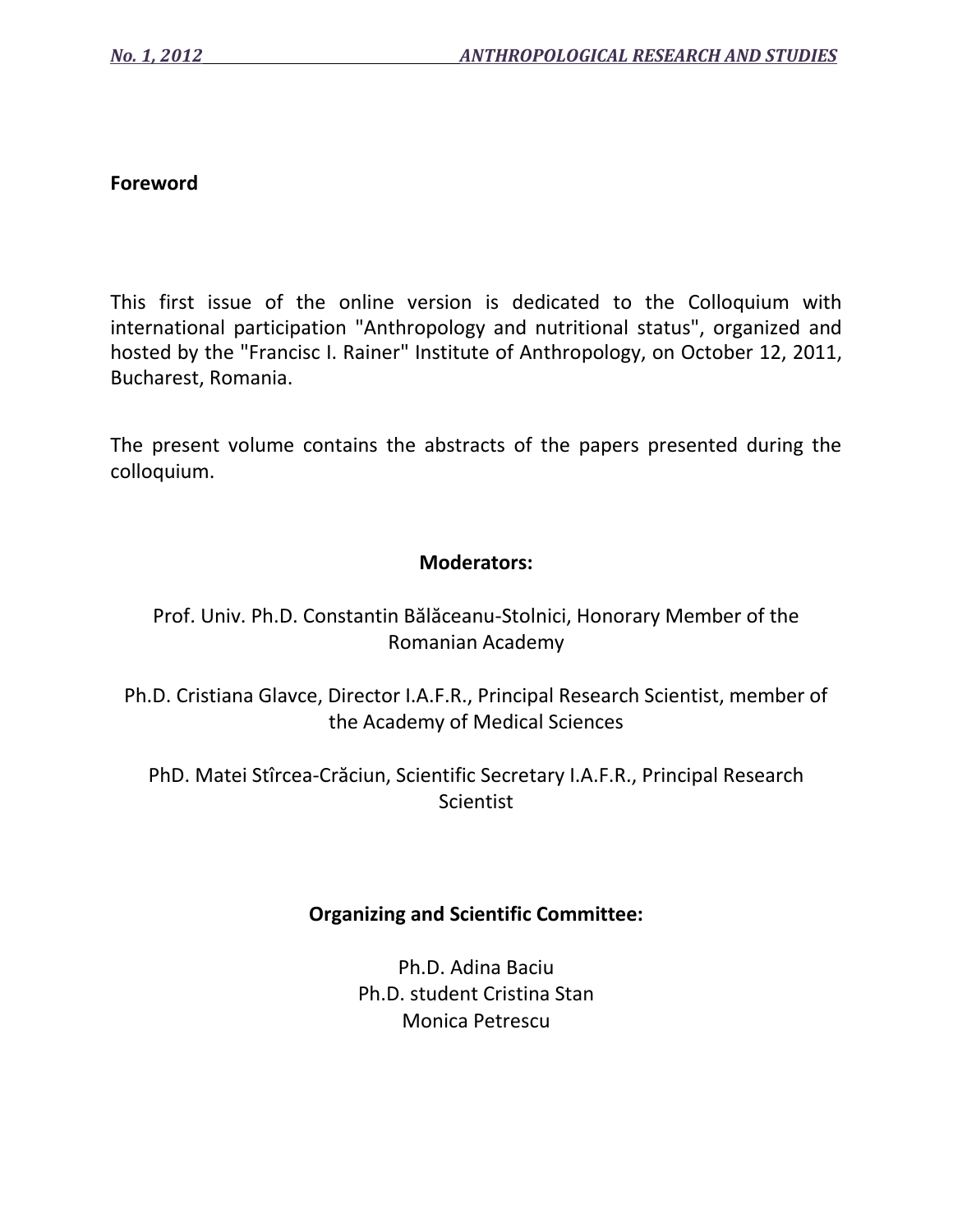### **Feeding behavior and nutritional status in the children and adolescents from Bucharest** Cristiana Glavce<sup>1</sup>, Françoise Rovillé-Sausse<sup>2</sup>

<sup>1</sup> "Francisc I. Rainer" Institute of Anthropology of the Romanian Academy, 8 Eroii Sanitari Blvd., PO Box 35-13, Zip Code 050474, Bucharest 5, phone/fax: 40-021-317 50 72, e-mail[: franciscrainer@yahoo.com,](franciscrainer@yahoo.com)  $2$  UMR 5145 Eco-Anthropology, 17 Place du Trocadero, 75116, Paris, France

**Objective**: The objective of this research was to define the influence of the nutritional transition on the feeding behavior and nutritional status of the children and adolescents from Bucharest.

**Material and methods**: This work is based on an application of a questionnaire, and a daily dietary inquiry during one week. The data were gathered in 2005 using a representative sample (cluster sampling) comprising 1189 subjects, 313 children and adolescents from Bucharest and their parents. An exploratory factor analysis was performed using principal component analysis, with Varimax rotation of the major alimentary categories that composes the diet, in order to evaluate the impact of the nutritional transition on children and adolescents' food consumption model. Using food composition tables, the nutritional intake was calculated for each student and then the average intake was compared to the recommended nutritional intake.

**Results and conclusion**: The study results demonstrate that in 2005, the nutritional transition had already an impact on the model of food consumption and the nutritional status of children and adolescents. As Romania is still at an early stage of the nutritional transition, As Romania is still at an early stage of the nutritional transition, our study results can help to design intervention strategies aiming to promote better nutrition and prevent non-communicable diseases. **Keywords**: nutritional status, children, adolescents.

#### **Are the nutritional recommendations followed?**

Françoise Rovillé-Sausse The National Museum of Natural History, Paris (France), Department of Human Ecology and Anthropobiology, e-mail[: sausse@mnhn.fr](sausse@mnhn.fr)

**Objective:** France was the first European country to set up a program to combat obesity in 2001. Two major anthropometrical and food consumption studies carried out almost 10 years apart make it possible to measure the impact of the nutritional recommendations on food behavior and the prevalence of obesity. Our aim is to discuss the effectiveness and legitimacy of such a program and its development in Romania.

**Material and methods:** 2624 adults of all socioeconomic categories from all the regions of France had filled in a 7-day diary for assessment of daily food intake, a questionnaire of physical activity level, and reported their height and weight.

**Results:** In less than 10 years, the consumption of sugars and derivatives, dairy products, alcoholic beverages, and meat has decreased. Consumption of cereals, fish, and vegetables remained stable. That of fruit and ice has increased significantly. The total energy input is stable. However, the relative contribution of macronutrients to energy intake has changed. Less than half of the adult population reports being physically active. Half of the adult population has a BMI of 25kg/m2 or more.

**Conclusion:** Two main points are not solved: 1.) understanding how people perceive a healthy diet for a healthy body, 2.) the current economic situation in Europe does not favor the best choices. **Keywords:** nutritional recommendations, obesity, adult population.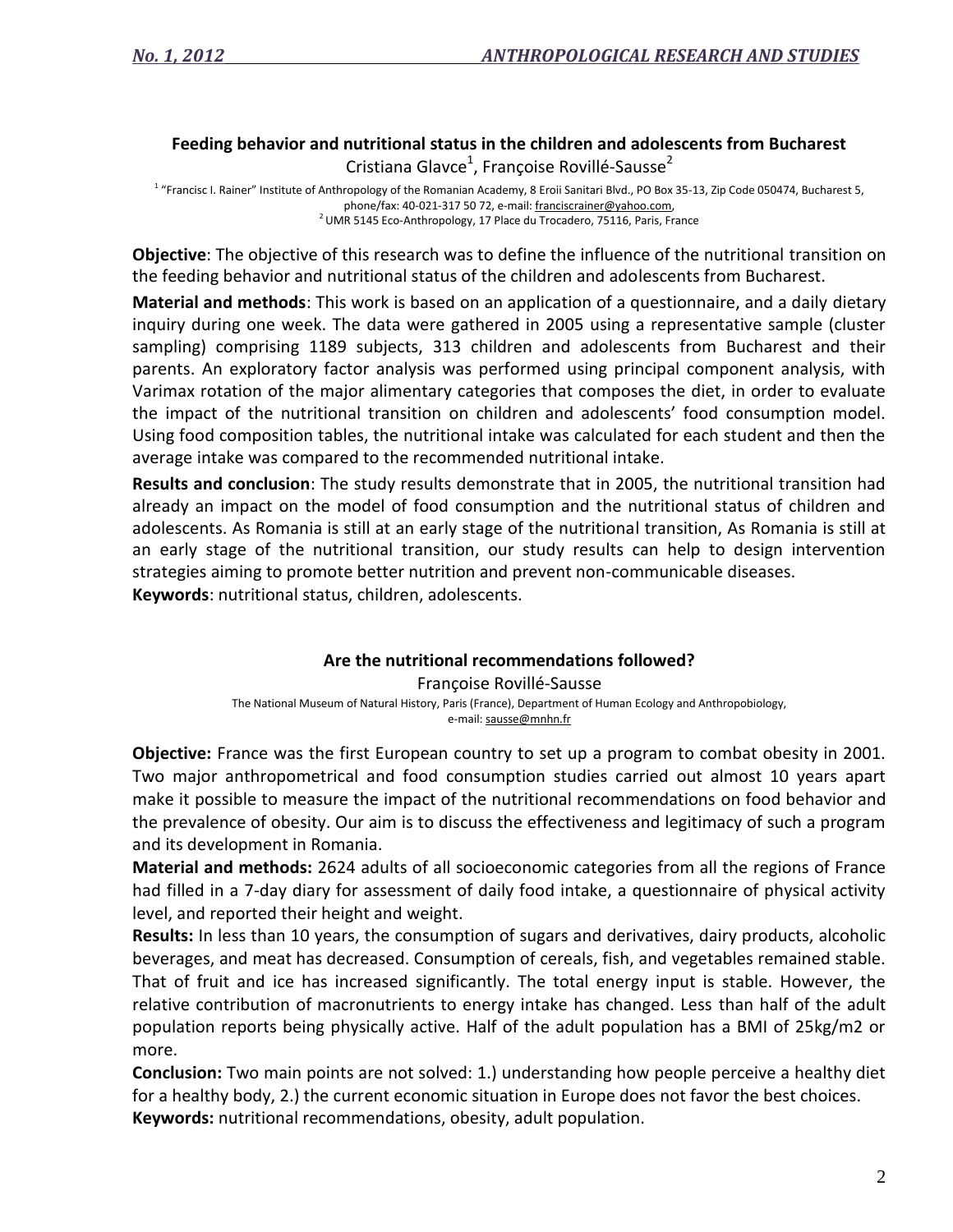#### **Human alimentation – between necessity and science**

Prof. PhD. Constanța Brumar "Viilor" Economic College, Bucharest

**Objectives:** In this paper, I emphasized the fact that food is one of the main connections between human beings and the environment. Also, I emphasized that at the present time the great diversity of available foods, their complex chemical makeup, the changing conditions under which professional and extra-professional activities take place, and the potential illness hazard posed by foods have led to revisions of concepts regarding human alimentation, stressing its scientific nature and emphasizing its importance as a disease prevention factor.

**Results:** In the context of contemporary economy, I showed that the most pressing necessity of humans nowadays is to maintain a permanent balance between the necessities of the human body and the quantities of nourishing compounds ingested as food. I mentioned that scientific research programs aim to create an optimal balance between the various ingredients of foods, in relation to the requirements of modern nutrition, permanently adapting technologies to the requisites thereof, carrying out rigorous quality control and assessing the hygienic/sanitary characteristics of products. I pointed out that as regards food industry it is noted the concern to achieve an optimum balance between different components of food intake in relation to the requirements of modern nutrition.

**Conclusions:** We also pointed out that the food services, performed as a stand-alone activity or in conjunction with tourism services have many social implications and responsibilities while fulfilling the need for food, correlating the subjective satisfaction with nutrients requirements, and especially ensuring the safeness to all marketed products, whether they are their own products or transferred from other sectors. The gradual evolution of food services is a consequence of specific factors associated with contemporary life: increased urbanization and population mobility, changes in the structure of consumption habits, more spare time.

**Keywords:** nutrition, human, environment.

#### **The influence of food on chronic degenerative diseases** Adina Baciu

"Francisc I. Rainer" Institute of Anthropology of the Romanian Academy, 8 Eroii Sanitari Blvd., PO Box 35-13, Zip Code 050474, Bucharest 5, Phone/Fax: (004)-01-317.50.72, e-mail: adinabbaciu@yahoo.com

**Objectives:** The aim of this article is to identify the nutritional factors determining the onset and evolution of the chronic degenerative diseases.

**Materials and methods:** The transverse study was conducted during one year, included 35 patients (50-70 years old; 12 male, 23 female) with rheumatic diseases. It was investigated and a control group consisting of 35 subjects without rheumatic diseases. The results were processed using statistical methods.

**Results:** 36,82% of patients with rheumatic diseases frequently consumed meat, 28,03% dairy products and eggs, 21,11% vegetables and fruits and 14,04% fish. 27,23% of subjects without rheumatic diseases frequently consumed meat, 26,46% dairy products and eggs, 27,14% vegetables and fruits and 19,17% fish.

**Conclusion:** A higher percentage of patients with rheumatic diseases consume more frequently meat, dairy products and eggs and less fruit, vegetables, and fish than those without rheumatic diseases, a statistically significant difference (p <0.05) being between the two groups.

**Keywords:** nutritional factors, chronic degenerative diseases.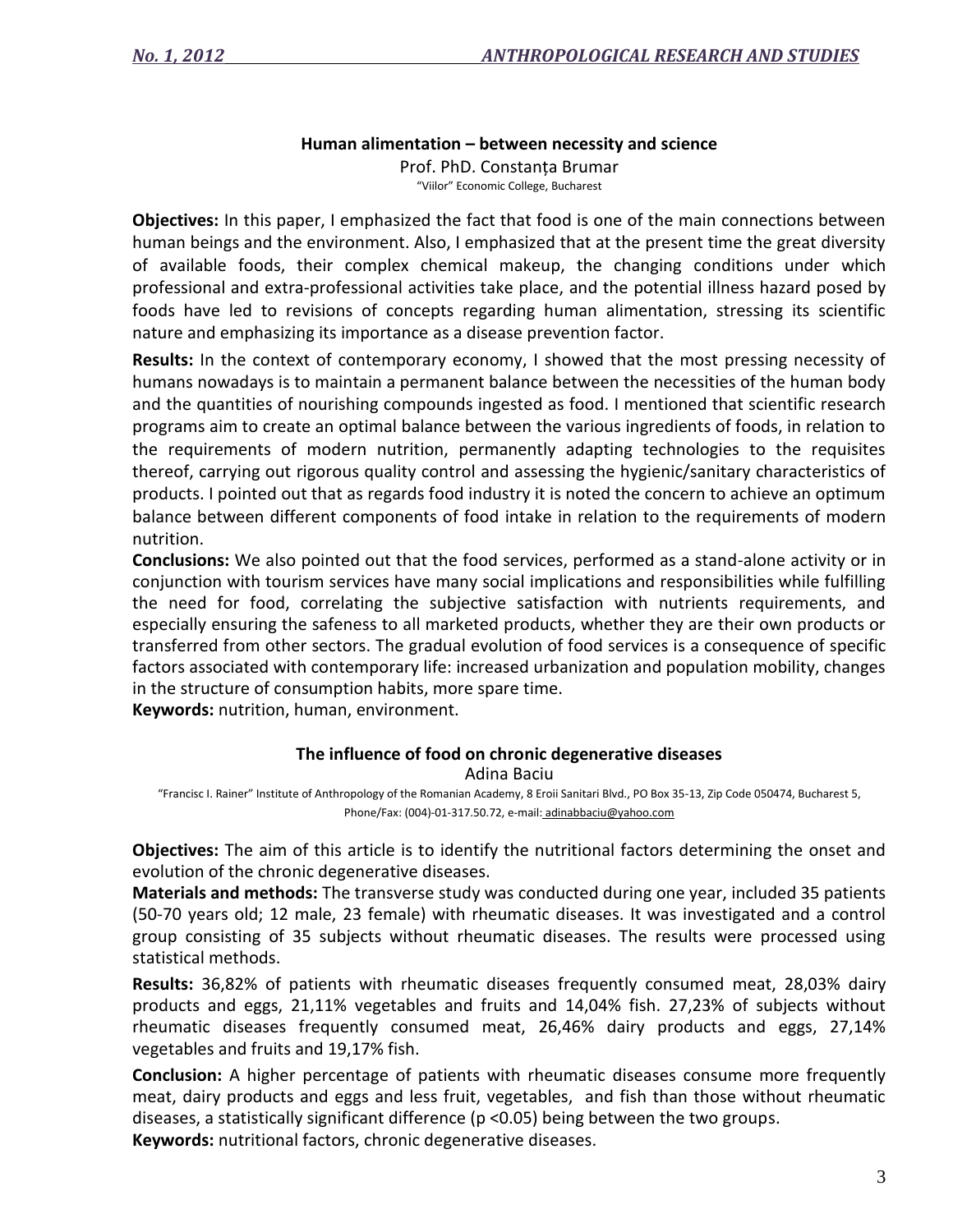### **Endocrine diseases and feeding disorders**

Monica Livia Gheorghiu

"Carol Davila" University of Medicine and Pharmacy, Bucharest, Department of Endocrinology, "C.I. Parhon" National Institute of Endocrinology, Bucharest

**Introduction:** Appetite regulation is a complex mechanism integrated within the hypothalamus, where there is a balance between appetite-stimulating peptides (i.e., neuropeptide Y, melaninconcentrating hormone) and satiety-stimulating peptides (melanocortins, cocaine and amphetamine-related transcript (CART). These are influenced by neural input and a variety of blood circulating hormones: intestinal (i.e., ghrelin, glucagon-like peptide GLP-1, peptide YY, cholecystokinin), insulin, leptin, thyroid and adrenal hormones, endocannabinoids et al.

**Objective:** to review the influence of the major endocrine diseases on food behavior.

**Results:** Hyperthyroidism induces an appetite increase, usually associated with weight loss - except in aged people, who may have anorexia and, frequently, cardiac disorders. Hypothyroidism is associated with appetite reduction and a moderate weight gain, mainly by tissular retention of mucopolysaccharides and fluids. Hypercortisolism is associated with increased appetite and facialtruncal obesity. Chronic adrenal failure produces anorexia with fatigue, vomiting and weight loss. Catecholamine excess (i.e., in a pheochromocytoma) produces weight loss, although the appetite may be increased. Uncontrolled diabetes mellitus is associated with hyperphagia, sometimes with weight loss; insulinomas – insulin-secreting pancreatic tumors-produce repeated hypoglycemia with hunger and weight gain. Hypothalamic lesions (tumors, surgical lesions) may produce either hyperphagia with obesity, or anorexia with weight loss, sometimes extremely severe. The appetite disorders are usually reversible after the treatment of the underlying endocrine disease (except in the hypothalamic disorders, which are difficult to treat); however, obesity may be only partially reversible.

**Conclusion:** Major endocrine diseases are frequently associated with feeding disorders, therefore an endocrine evaluation is recommended in patients with appetite or weight alterations. **Keywords:** endocrine disease, food behavior, appetite, weight.

### **Anthropometrical studies on the effect of the diet containing yogurt in the treatment of obesity**

Sv. Handjiev, T. Handjieva-Darlenska Medical University, Faculty of Medicine, Sofia, Bulgaria

**Introduction:** Anthropometrical measurements are essential in the prevention and treatment of overweight and obesity.

**Objective:** The aim of the study was the assessment of the effect of the regimen based on skimmed yogurt upon the anthropometrical indices in obese patients.

**Materials and method:** the subjects of this study were 85 obese adults (63 women and 22 men) with the following mean values: age  $-$  45.5 years, body mass index  $-$  36; fat mass  $-$  40.7%, correlation between height and the hips  $-$  0.90, sagittal diameter  $-$  27 cm, visceral mass  $-$  14.1. Each day, the patients consumed 290 grams skimmed fermented yogurt with lactobacillus bulgaricus instead of streptococcus thermophilus and bifidus (4.3% protein, 0.5% fats and 3.9% carbohydrates).

**Results:** At the end of a two-month regimen, a beneficial influence was observed on all the anthropometrical parameters.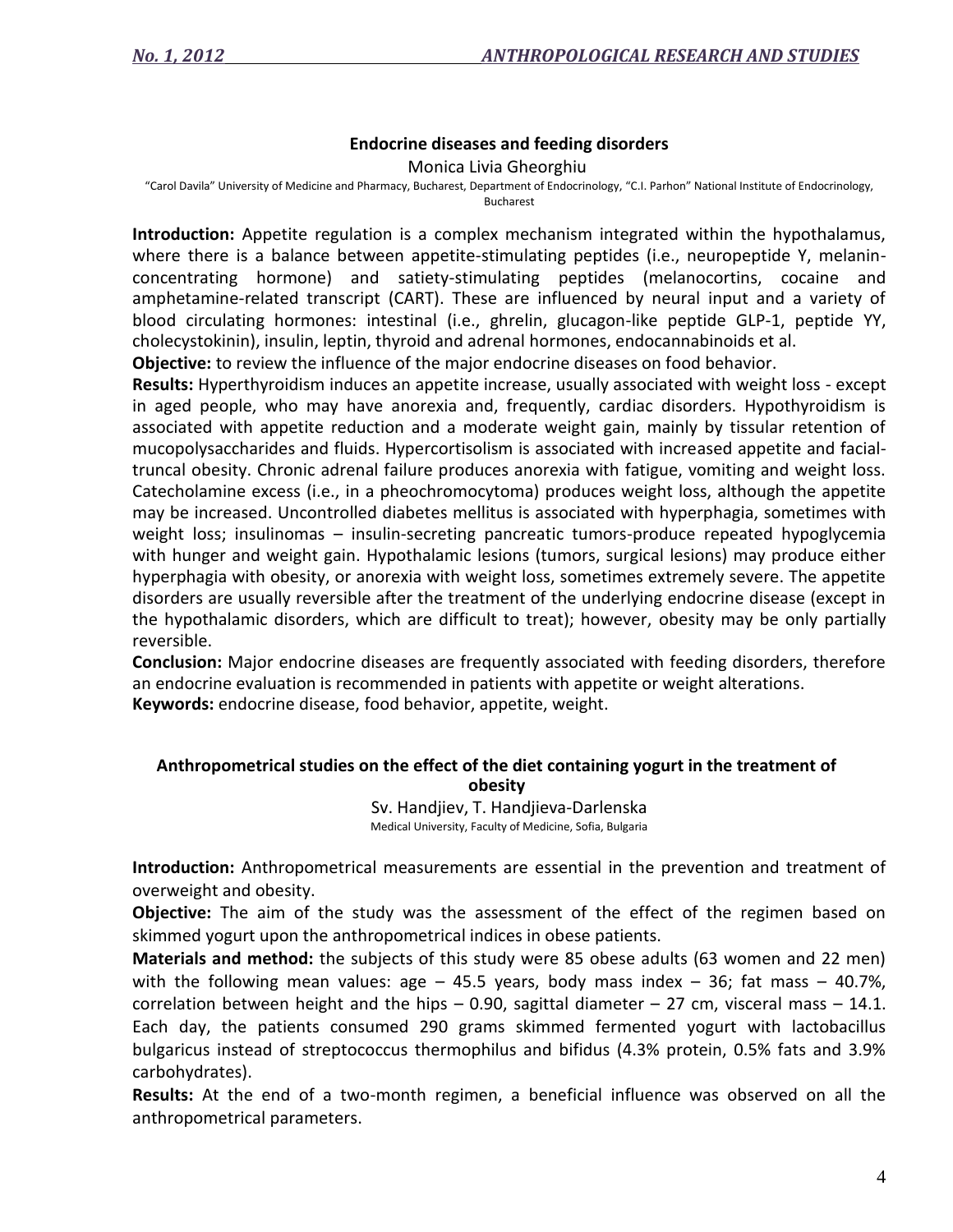**Conclusions:** The skimmed yogurt based diet has a favorable effect on the anthropometrical parameters and reduces the cardiovascular risk in obese people.

**Keywords:** skimmed yogurt based diet, obesity, anthropometrical parameters.

#### **Body image and food behavior among adolescents from Bucharest**

Dana Popescu-Spineni, Nicoleta Milici, Cristiana Glavce

"Francisc I. Rainer" Institute of Anthropology of the Romanian Academy, 8 Eroii Sanitari Blvd., PO Box 35-13, Zip Code 050474, Bucharest 5, Phone/Fax: (004)-01-317.50.72, e-mail: [dana.spineni@gmail.com,](dana.spineni@gmail.com) [nicoletamilici@yahoo.fr,](nicoletamilici@yahoo.fr)<franciscrainer@yahoo.com>

**Objective:** Adolescence is a challenging period during which physical and psychological changes are affecting the person's body image, self-esteem and exposes them to risk behaviors. This study examined the impact body image on food behavior among adolescents from Bucharest.

**Material and methods:** The participants were 634 adolescents (322 girls and 312 boys) aged 11-18 years, which, for the statistical analysis, were grouped according to the three stages of adolescence defined by WHO. As part of the survey, body image perception was determined in terms of body shape representations using Stunkard Figure Rating Scale. A body image discrepancy score was calculated from the difference between z-standardized values of body image perception and body mass index. The food behavior was evaluated in relation to the Mediterranean diet using the KIDMED index. A logistic regression analysis was performed afterward.

**Results and conclusion:** The gender difference observed in the effect of perceived body size discrepancies on food behavior could be explained by different maturation ages and socio-cultural expectations for males and females and could be part of the broader effort to prevent the risk behaviors in adolescence.

**Keywords:** adolescents, body image, food behavior.

#### **High blood pressure, sleep apnea syndrome and waist-hip ratio**

Ștefan Dumitrache-Rujinski, Cornelia Tudose, Diana Ioniță, Dragoș Zaharia, M. A. Bogdan "Marius Nasta" National Institute of Pneumophtisiology, Bucharest

**Objective:** Sleeping apnea syndrome (SAS) is known to be an important cause of secondary systemic arterial high blood pressure (HBP). Also, abdominal obesity, a component of the metabolic syndrome, is also associated with HBP. We followed the association between HBP, the severity of SAS and abdominal obesity within patients diagnosed with SAS in our clinic.

**Materials and method:** The retrospective analysis of a group of 175 patients that addressed our clinic with the suspicion of SAS, patients with anthropometrical measurements already performed. We followed: existence and severity of SAS (ventilatory polygraphy, AHI), association or not with HBP, as well as waist-hip ratio (WHR) as a marker of abdominal obesity/metabolic syndrome, being defined by a WHR  $> 0.9$ .

**Results:** From the total of 175 patients, 173 had SAS. Among those, 111 (64.16%) had severe SAS (AHI>30/h), 34 (19.65%) had moderate SAS (15<AHI<30) and 28 (16.19%) had mild SAS (5<AHI<15). WHR > 0.9 was found in 108 (97.3%) of the patients with severe SAS, 29 (85.3%) of the patients with moderate SAS, and 20 (71.4%) of the patients with mild SAS. HBP was present in 64 (57.6%) of the patients with severe SAS, 23 (67.6%) of the patients with moderate SAS, and 14(50%) of the patients with mild SAS.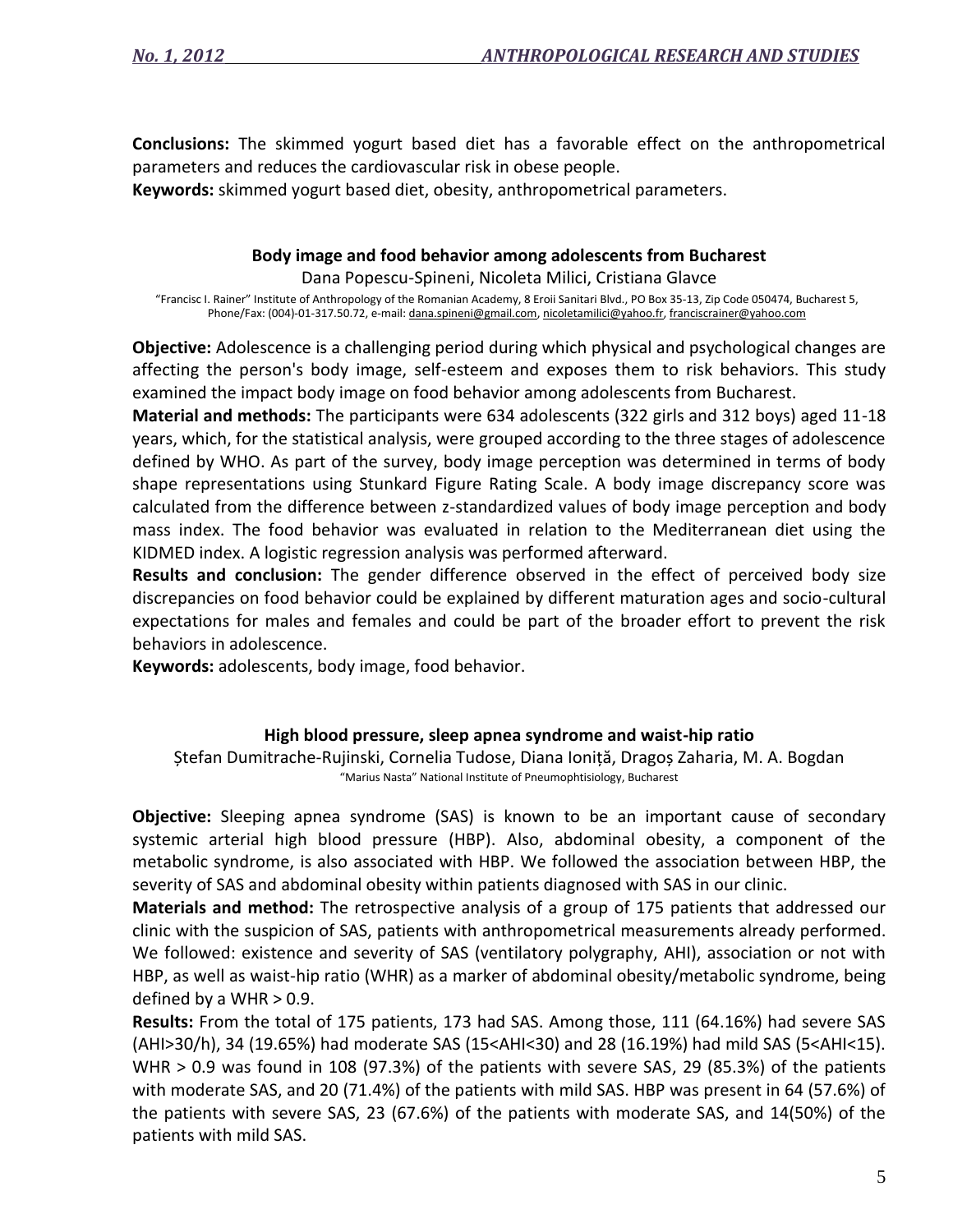**Conclusions:** HBP was present in 58.4% of the patients with SAS, most of them part of the group with moderate and severe SAS. Abdominal obesity (android) was present in 90.7% of the patients with SAS, mostly in patients with moderate and severe SAS. The severity of SAS and abdominal obesity are risk factors for HBP.

**Keywords:** SAS, HBP, abdominal obesity.

#### **Diet for Being Slim and Healthy**

Anda Dumitrascu<sup>1</sup>, Anca Dalea<sup>1</sup>, Radu Alexandrescu<sup>2</sup>, Monica Livia Gheorghiu<sup>3</sup>, Adina Baciu<sup>4</sup>, Oana-Maria Manta<sup>5</sup>

<sup>1</sup> "C.I. Parhon" National Institute of Endocrinology, Bucharest; <sup>2</sup> "Bagdasar- Arseni" Emergency Clinical Hospital, Bucharest; <sup>3</sup> "Carol Davila" University of Medicine and Pharmacy, Bucharest; <sup>4</sup> "Francisc I. Rainer" Institute of Anthropology of the Romanian Academy, Bucharest; <sup>5</sup> Politehnica University of Bucharest – The Faculty of Engineering and Management of Technological Systems

**Introduction:** The desire to be slim, active and healthy has always been a human ideal. Currently, more than ever, due to major changes that took place in the nourishment habits and lifestyle, this ideal is challenged by the obesity epidemic that has spread throughout the developed countries and by the multiplication of human pathologies.

**Objective:** To conceive an easy to access material for people of all ages and professions, which establishes the landmarks of a healthy diet – an algorithm that can either be followed or adapted to work and life conditions of each individual, without putting additional stress on our daily lives.

**Material and method:** Patients who have been addressing our practice since the 90th for nutritional counseling and/or homeopathy, roughly around 300 persons. Counseling has been made for at least 3 years, the homeopathic treatment being followed for 3,5 years, for each patient.

**Results:** Percentage of success depended on each individual's own structure and determination.

**Conclusion:** Anyone can easily lose weight if determined to have a healthy life. Being successful requires time, trust and patience.

**Keywords:** diet, health, life.

#### **Longevity and nutritional status in a rural highland zone**

Eleonora Luca, Corneliu Vulpe, Monica Petrescu, Irina Popescu "Francisc I. Rainer" Institute of Anthropology of the Romanian Academy, 8 Eroii Sanitari Blvd., Bucharest 5, Romania

**Objective:** The research is part of a larger anthropological study regarding the health, biology and social life in the senescent age, carried out between years 1994-2000 in some villages situated in the Bran-Rucăr Pass, at an altitude of 400-1300 m.

**Material and method:** The sample consists of 109 subjects (52 males and 57 females) aged between 80-101 years old. The methodology comprises the questionnaire regarding current and past life data (health, alimentation, work, rest, family relationships etc.) and anthropometrical data (mainly the body mass measurements).

**Results:** The nutritional behavior, which consists in a lactate prevalent diet, the average values of height-weight indices and the good and satisfactory physical status outline a normal nutritional status.

**Conclusion:** This specific feature, in closely correlations with the health status and the lifestyle in the specific environmental altitude context and genetic conditioning as well, is helpful for longevity.

**Keywords:** nutritional status, health status, lifestyle, longevity.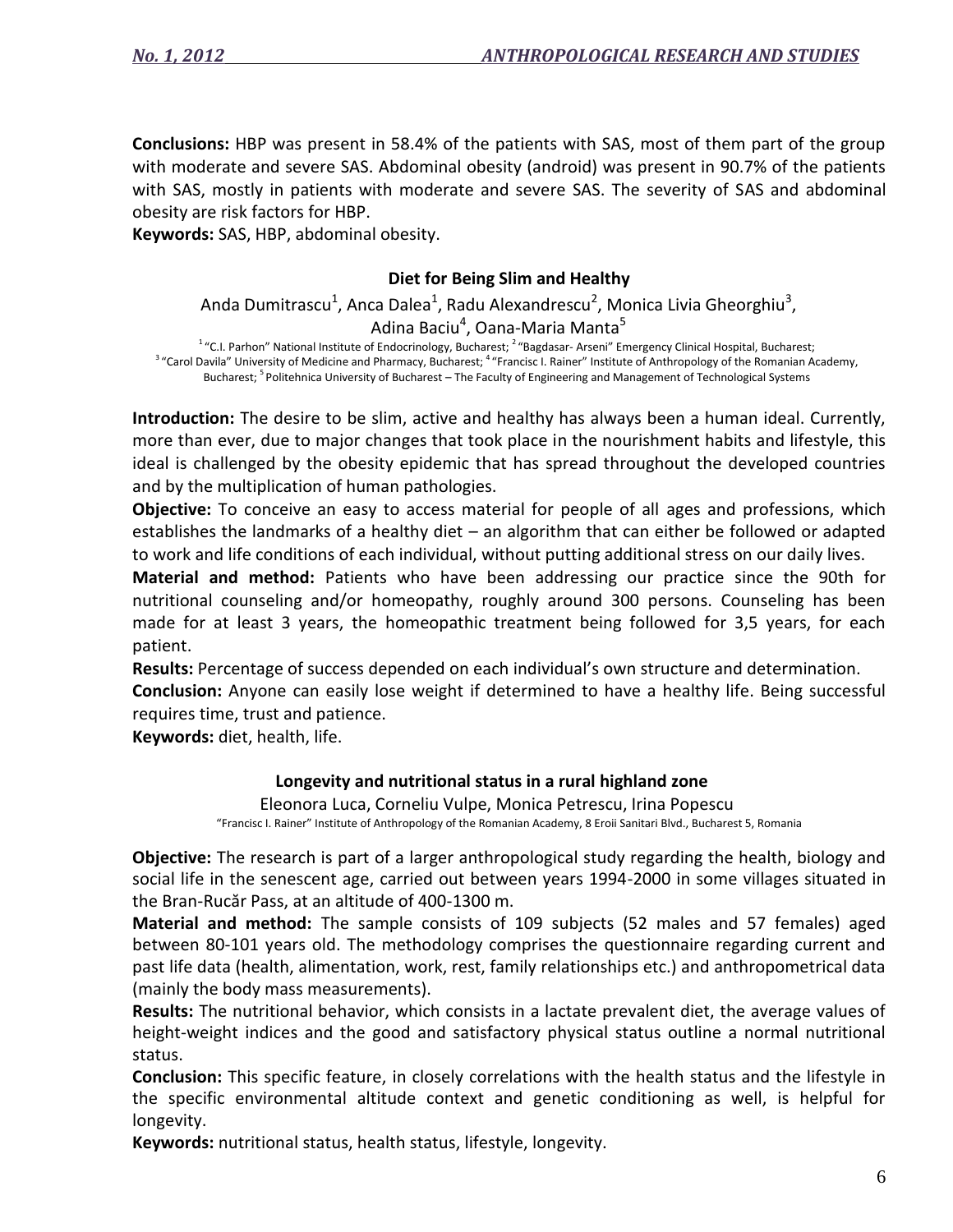## **The variety of explanations in nutritional anthropology**

Richard David-Rus

Postdoctoral fellow in the Project "Knowledge-Based Society", POSDRU 56815, Romanian Academy, Iasi Branch

Anthropological studies of nutrition focus especially on food and nutrition within a cultural and also cross-cultural context, studying humans and human culture across space and evolutionary time. Subfields of the anthropological approach to food include cultural, linguistic, biological, and archaeological anthropology. Though many studies in these fields are descriptive, I shall try to reveal some major explanatory patterns that drive the investigation. I shall argue for the fact that the anthropological approach, besides its strictly disciplinary contribution, should be seen as an interdisciplinary attempt to understand nutritional behavior by integrating different perspectives. A special attention will be laid on the anthropological role in the study of nutritional patterns with risk for health.

**Keywords:** explanation, nutritional anthropology.

# **The Association between Weight Perception and BMI among High School Students**

Cristina Stan

"Francisc I. Rainer" Institute of Anthropology of the Romanian Academy, 8 Eroii Sanitari Blvd., Bucharest 5, Romania

**Objective:** The goal of this study was to evaluate peer-related influences on appearance, body dissatisfaction, eating disturbance and self-esteem in a group of adolescents (girls and boys).

**Material and method:** We examine the level of weight preoccupation at adolescents in order to detect early eating disorders symptoms in three important high schools from Bucharest. A sample of students (N=250), aged 15-16 years completed a questionnaire about body weight perception, weight-related concerns and behaviors and self-reported weight. These adolescents were than weight and had their height measured using a standard protocol to calculate BMI.

**Results:** Using BMI calculated from measured height and weight, 4.8% of students were classified as underweight, 75.6% of students were normal weight and 19.6% were overweight or obese. Among this same sample of students, however, 20.4% perceived themselves as underweight (they attempt weight gain), 33.6% perceived themselves as about the right weight and 46% perceived themselves as overweight (they attempt weight loss).

**Conclusions:** Because the self-perception of weight is a key determinant of adolescent nutritional habits and weight management, many students who are underweight or at risk for underweight but who do not perceive themselves as such are in danger to engage in unhealthy weight control practice.

**Keywords:** body weight, eating disorders, adolescents.

## **Anatomical and anthropological aspects regarding adaptation of the jaw to the type of food** PhD. Laura Stroică<sup>1</sup>, PhD. Adina Baciu<sup>2</sup>

<sup>1</sup> "Carol Davila" University of Medicine and Pharmacy, Bucharest, Faculty of Medicine, Department of Anatomy, 37 Dionisie Lupu Street, Bucharest 1, Romania, e-mail: joannadean78@yahoo.com <sup>2</sup> "Fr. I. Rainer" Institute of Anthropology of the Romanian Academy, 8 Eroii Sanitari Blvd., Bucharest 5, Romania,

e-mail: adinabbaciu@yahoo.com

**Objectives:** The study aims to highlight the differences in shape and size of the mandibles with different historical ages belonging to individuals who lived in Romania. Morphological and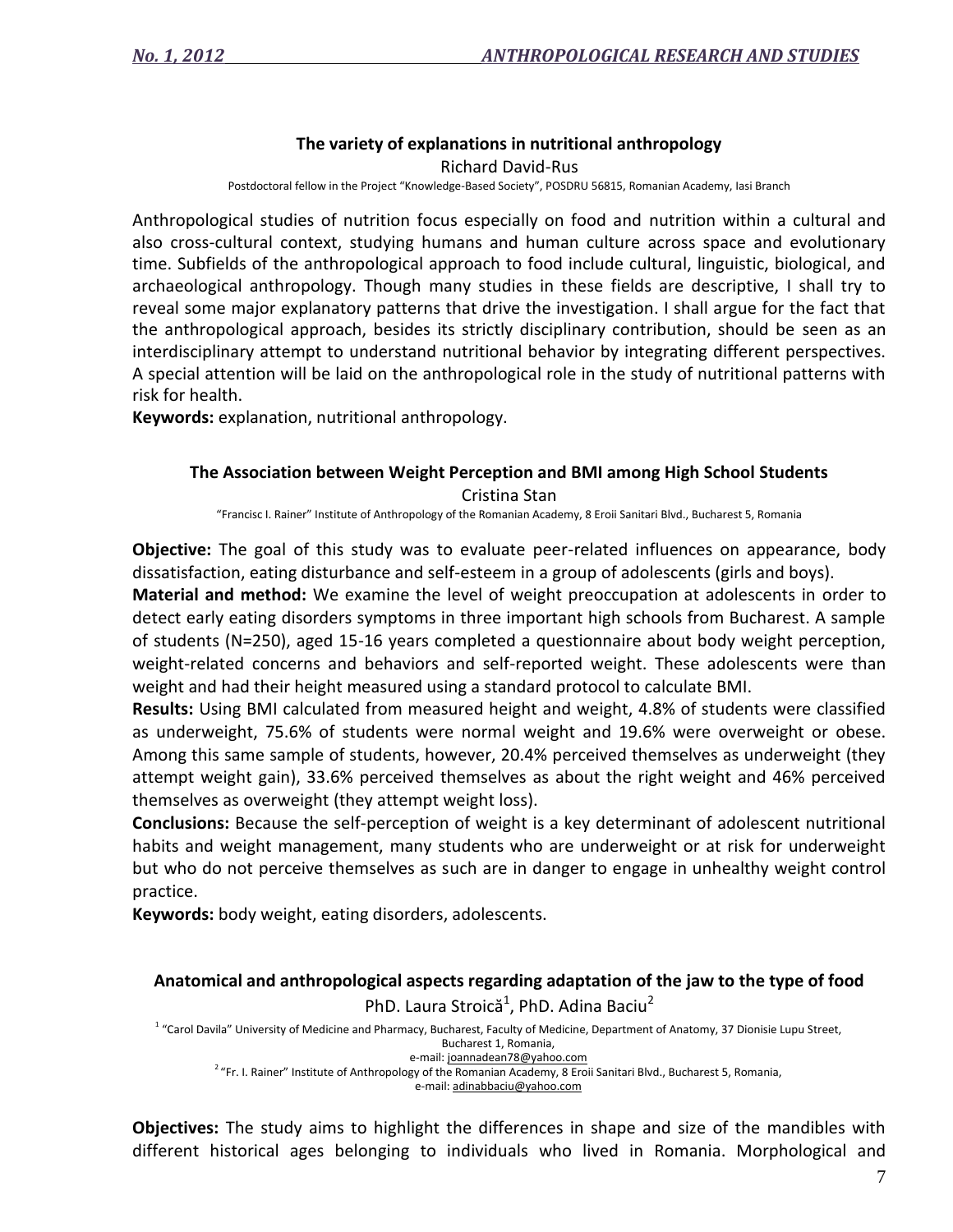morphometric variability of the mandibles are largely due to mastication forces; their influence varies depending on the type of diet.

**Material and methods:** Using an electronic caliper, we measured the body dimensions and mandibular rami of subjects belonging to the collections of the "Fr. I. Rainer" Institute of Anthropology, Romanian Academy and Department of Anatomy, Faculty of Medicine, "Carol Davila" University of Medicine and Pharmacy, Bucharest.

**Results:** The dimensions of the ramus mandibulae, both anteroposterior and vertical, decrease in mandibles of the current period compared to those of past centuries. Instead, body size did not show statistically significant differences.

**Conclusions:** Differences in the morphology of the mandible within and between different population groups from different historical periods are most likely due to adaptations to the masticatory apparatus requirements.

**Keywords:** variability, size, mandibles, diet.